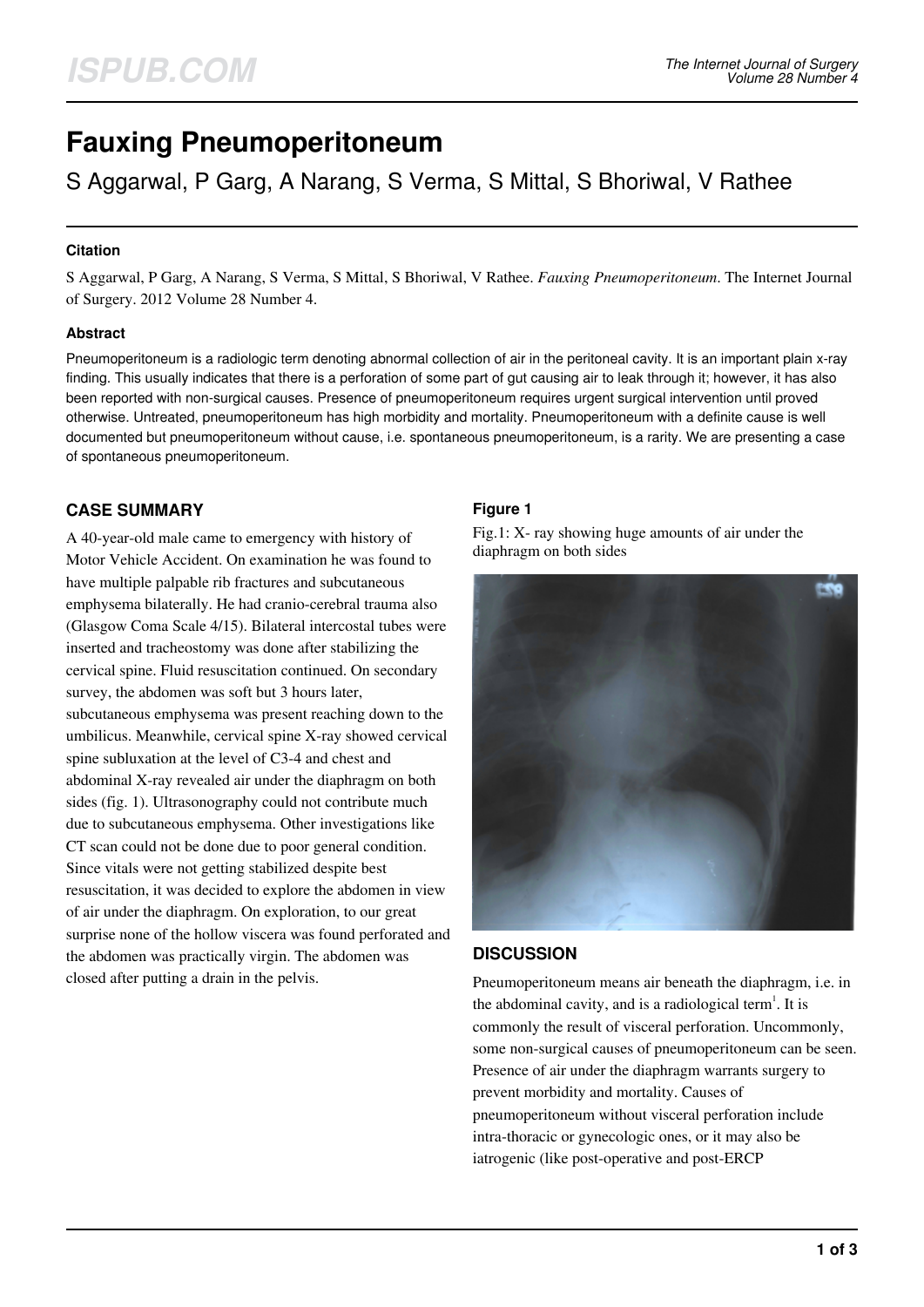pneumoperitoneum); these forms are usually managed conservatively.<sup>2,3</sup>

Pneumoperitoneum is the result of a gastrointestinal (GI) tract perforation in more than  $90\%$  of cases<sup>2</sup>. Other causes include trauma (including barotrauma), pneumothorax and bronchoperitoneal fistula, emphysematous cholecystitis, spontaneous bacterial peritonitis, ruptured hepatic abscess and perforated pyometra, mechanical ventilation and after sexual voilence.<sup>4</sup> Perforation of the stomach or duodenum caused by peptic ulcer is considered the most common cause of pneumoperitoneum. Pneumoperitoneum can also be the result of a diverticular rupture or of an abdominal trauma<sup>3</sup>.

Entry of air through thorax into the abdomen has been explained through microscopic defects present in pleura and diaphragm. Air can even enter through the mediastinum along perivascular connective tissue traveling retroperitoneally and then rupturing into the peritoneal cavity causing pneumoperitoneum. Even cardiopulmonary resuscitation can lead to abdominal free air due to combination of increased airway pressure and application or blunt force to the chest.<sup>5</sup>

In the present case, the patient had sustained various systematic injuries along with thoracic trauma signifying major impact at the time of accident. The best method is serial monitoring of X-ray or serial CT showing increasing or decreasing air. In the present case, the general condition

of the patient did not allow serial radiologic monitoring. There is paucity of similar experience in literature. <sup>6-9</sup>

Despite demonstration of air under the diaphragm in X-ray, one may rarely not find any obvious cause; yet exploration in such a case is not totally out of place for obvious reasons.

#### **References**

1. Mularski RA, Ciccolo ML, Rappaport WD: Nonsurgical causes of pneumoperitoneum. West J Med; 1999; 170: 41-6. 2. Pitiakoudis M, Zezos P, Oikonomou A, Kirmanidis M, Kouklakis G, Simopoulos C: Spontaneous idiopathic pneumoperitoneum presenting as an acute abdomen: a case report. J Med Case Reports; 2011; 5: 86. 3. Karaman A, Demirbilek S, Akin M, Gürünlüoğlu K, Irşi C: Does pneumoperitoneum always require laparotomy? Report of six cases and review of the literature. Pediatr Surg Int; 2005; 21: 819-24. 4. Im DD, Pak PS, Cua B, Feinberg E: Pneumoperitoneum after sexual assault in a patient who had hysterectomy 30 years ago: case report. J Emerg Med; 2012; 42: 540-2. 5. Mularski RA, Ciccolo ML, Rappaport WD: Nonsurgical causes of pneumoperitoneum. West J Med; 1999; 170: 41-6. 6. Perry ZH, Netz U, Abu-Ganim A, Mizrahi S: [Free abdominal air in the emergency room--a diagnostic dilemma]. Harefuah; 2011; 150: 193-5, 202. 7. Andreone P, L'Heureux P, Strate RG: An unusual cause of massive non-surgical pneumoperitoneum: case report. J Trauma; 1989; 29: 1286-8. 8. Kim JJ, Jin W, Hyun SY, Shin HP, Shin JH, Lee G: Combined epidural emphysema and nonsurgical pneumoperitoneum after blunt trauma: report of two cases and review of the literature. J Trauma; 2009; 67: E183-6. 9. Di Saverio S, Filicori F, Kawamukai K, Boaron M, Tugnoli G: Combined pneumothorax and pneumoperitoneum following blunt trauma: an insidious diagnostic and therapeutic dilemma. Postgrad Med J; 2011; 87: 75-8.